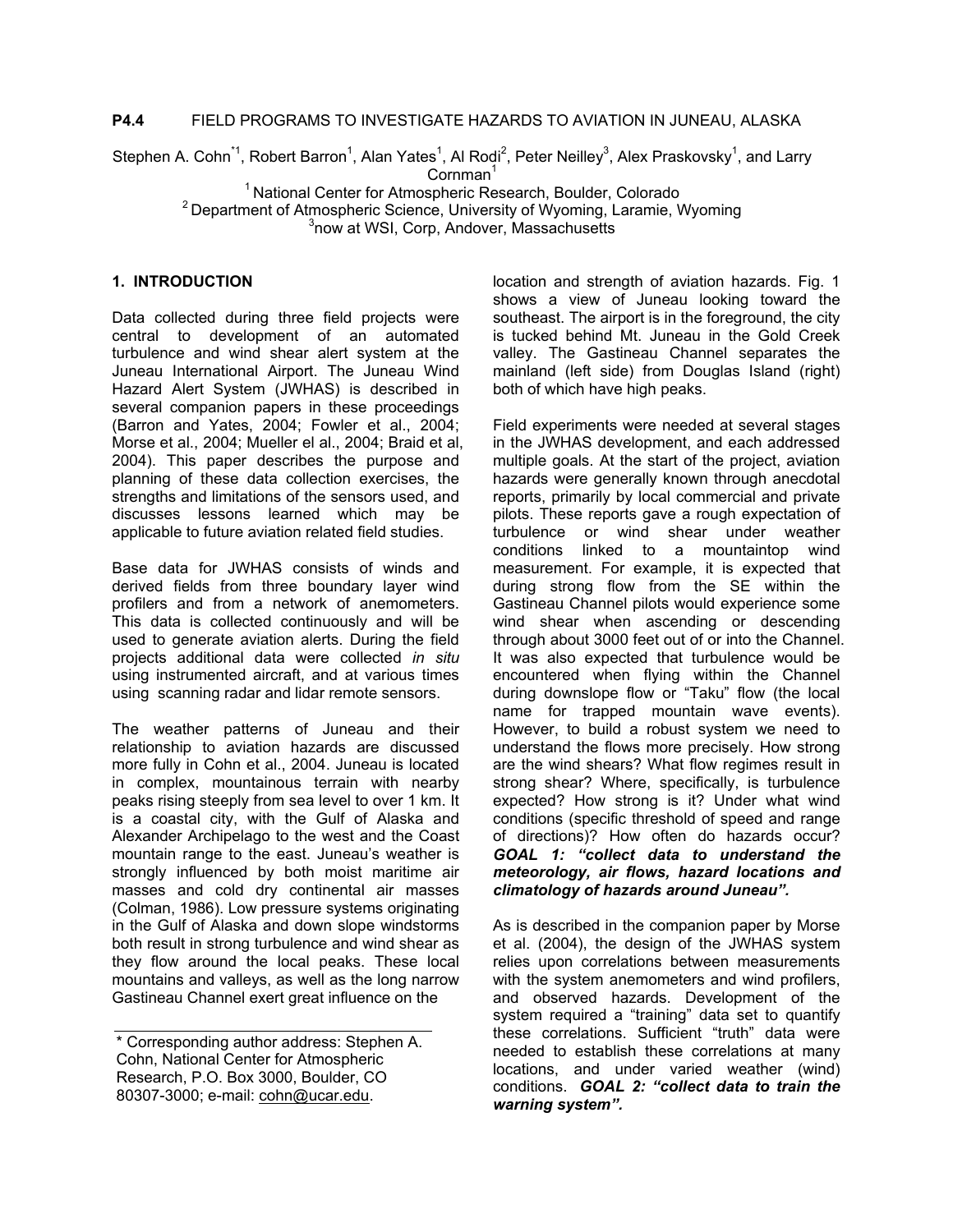

*Figure 1: Juneau, Alaska looking to the southeast. The Juneau International Airport is in the foreground. The Gastineau channel (center) separates the mainland (left) from Douglas Island (right). Downtown Juneau is about half-way down the Channel, on the mainland side.* 

By the third field deployment a prototype of the warning system was in place. Although it was not trained using a vetted data set, this was an opportunity to collect a data set which could be used in a verification exercise desired by the sponsoring agency. While the data collected in this field season continued to contribute to other goals, its primary design criteria was *GOAL 3: "collect data to verify the warning system".* The verification exercise is described in Fowler et al. (2004).

Another goal specific to the third field project involved the use of two aircraft. Because of the vastly different weight and measurement equipment of the participating aircraft, a requirement was *GOAL 4: calibrate the eddy dissipation rate (turbulence) and shear measurements of each aircraft and establish the level of turbulence experienced with an operational airframe.* Measurement and airframe effects of turbulence and wind shear for the JWHAS development are discussed in Gilbert et al. (2004) and Wilson et al. (2004).

A final objective of the field observation periods was to evaluate the base measurements collected as the driving input for the JWHAS system. Corroborating measurements by the aircraft, and close scrutiny by on-site staff are used to verify the performance of the wind profiler and anemometer measurements and their quality control algorithms. *GOAL 5: Evaluate the base wind profiler and anemometer measurements.*

#### **2. FIELD COLLECTION SUMMARY**

The field project data collection goals were primarily addressed by collecting high-rate aircraft measurements of wind speed. From these turbulence and wind shear can be derived. Details on these calculations, and the difficulties encountered can be found in the companion papers (Gilbert et al., 2004 and Wilson et al., 2004).

#### **a. Base measurements**

The JWHAS area of coverage includes the area surrounding the runway and typical commercial aircraft departure and approach paths. Generally,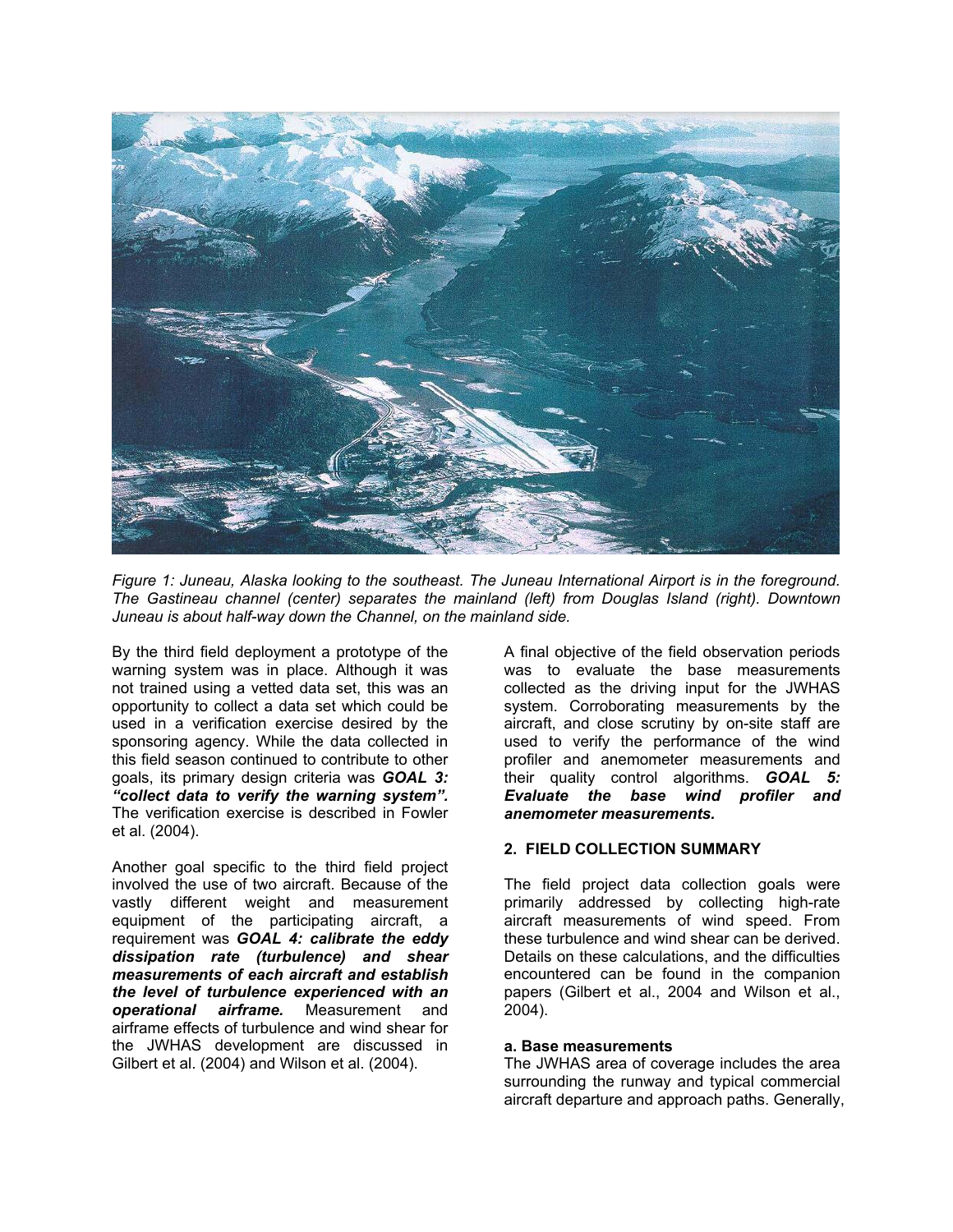

*Figure 2: Departures from Runway 08 (Lemon Creek departure, Fox departure, Channel Departure), and locations of anemometers and wind profilers.* 

the airport basin and the Gastineau Channel are covered. Fig. 2 shows the three departures of interest, all of which use runway 08. Departures to the west (runway 26) do not fly close to terrain and are not expected to encounter terrain induced hazards. From runway 08 departing commercial aircraft may do a "Channel" departure, banking right and climbing while proceeding down the Gastineau Channel. They may do a "Lemon Creek" departure, banking left from the runway to enter a wide right turn through the Lemon Creek valley (visible as the broad valley in Fig. 1) and departing over the northern edge of Douglas Island. Or they may do a "Fox" departure, making a tight right turn off the runway and again departing the area over the northern edge of Douglas Island. As seen in Fig. 2, each of these departures flies over at least one of the wind profilers which provide base measurements for JWHAS. The South Douglas wind profiler is on a pier within the Gastineau Channel under the "Channel" departure path. Its wind measurements can diagnose the strength of southeast flows within the channel and synoptically driven winds above.

The Lemon Creek wind profiler is directly under the Lemon Creek departure path. The North Douglas wind profiler is on the downwind sections of both the Fox and Lemon Creek departures. In addition, the JWHAS system relies on anemometer measurements from three mountaintops. The Eagle Crest anemometer is on a high peak on Douglas Island, the Sheep Mountain anemometer is in a saddle high up on the mainland, and the Mt. Roberts anemometer is also on the mainland but close to the Channel. Anemometers near sea level on Pederson Hill just west of the airport, and on the airport grounds provide additional base input for JWHAS. The locations of each of these sensors are indicated on Fig. 2.

#### **b. Field support infrastructure**

The operating environment for the JWHAS base instruments and for aircraft in Juneau is at times inhospitable. The mountaintop anemometers are exposed to severe icing conditions (Fig. 3), and the wind profilers are located near mountains and can face strong ground clutter. In addition to the turbulence and wind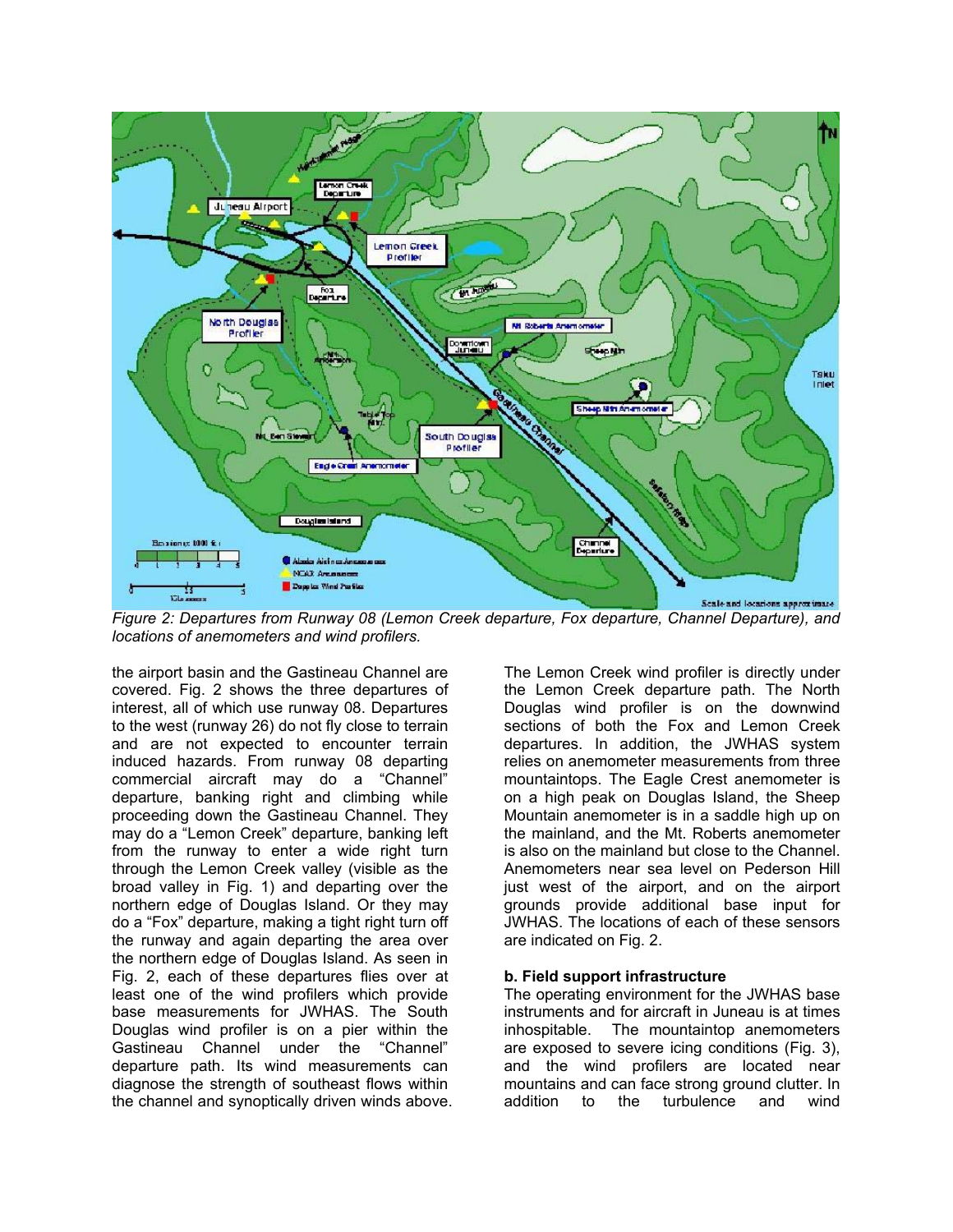

*Figure 3: The Sheep Mountain anemometer tower shows buildup of rime ice. The anemometers are headed to protect from this vulnerability (courtesy Al Yates).*

shear being studied, aircraft can face rapidly changing weather leading to reduced visibility and ceilings which fall below the surrounding terrain height. During the field projects, decisions for flight operations depended on forecasts made with the assistance of the Juneau Forecast Office of the NWS. The forecasts also depended on observations of the base data making use of custom real-time displays, on local observations (out-the-window and using camera images from a tower on Pederson Hill), and on weather information such as satellite images available on the internet. One key to success of the field projects was a well connected operations center. From this center, we could evaluate the base data, communicate with the NWS forecast office via telephone, talk to the aircraft via radio, and track weather conditions on the internet. Fig. 4 shows the operations center. Science and Engineering stations are on the left. The other workstations, routers, and supporting devices monitor or



*Figure 4: The Juneau Operations Center and analysis laboratory*

support parts of JWHAS.

### **c. FY 1998 Data Collection**

From February 11 through April 10, 1998 the University of North Dakota Cessna Citation research aircraft conducted flights in the Juneau vicinity to investigate the locations and strength of turbulence (Fig. 5). Flight tracks includes standard approach and departure patterns, a series of constant altitude stacks up and down the Channel incremented by 500 ft, and a constant altitude racetrack pattern around the airport basin, again incremented by 500 ft. A total of 32 research flight hours were conducted.

A Doppler lidar was deployed by Coherent Technologies, Inc. at no charge to the project. This lidar measures radial velocity using backscatter from aerosols.



*Figure 5: The Univ. of North Dakota Citation II research aircraft (http://www.aero.und.edu/ats/citation.htm#)*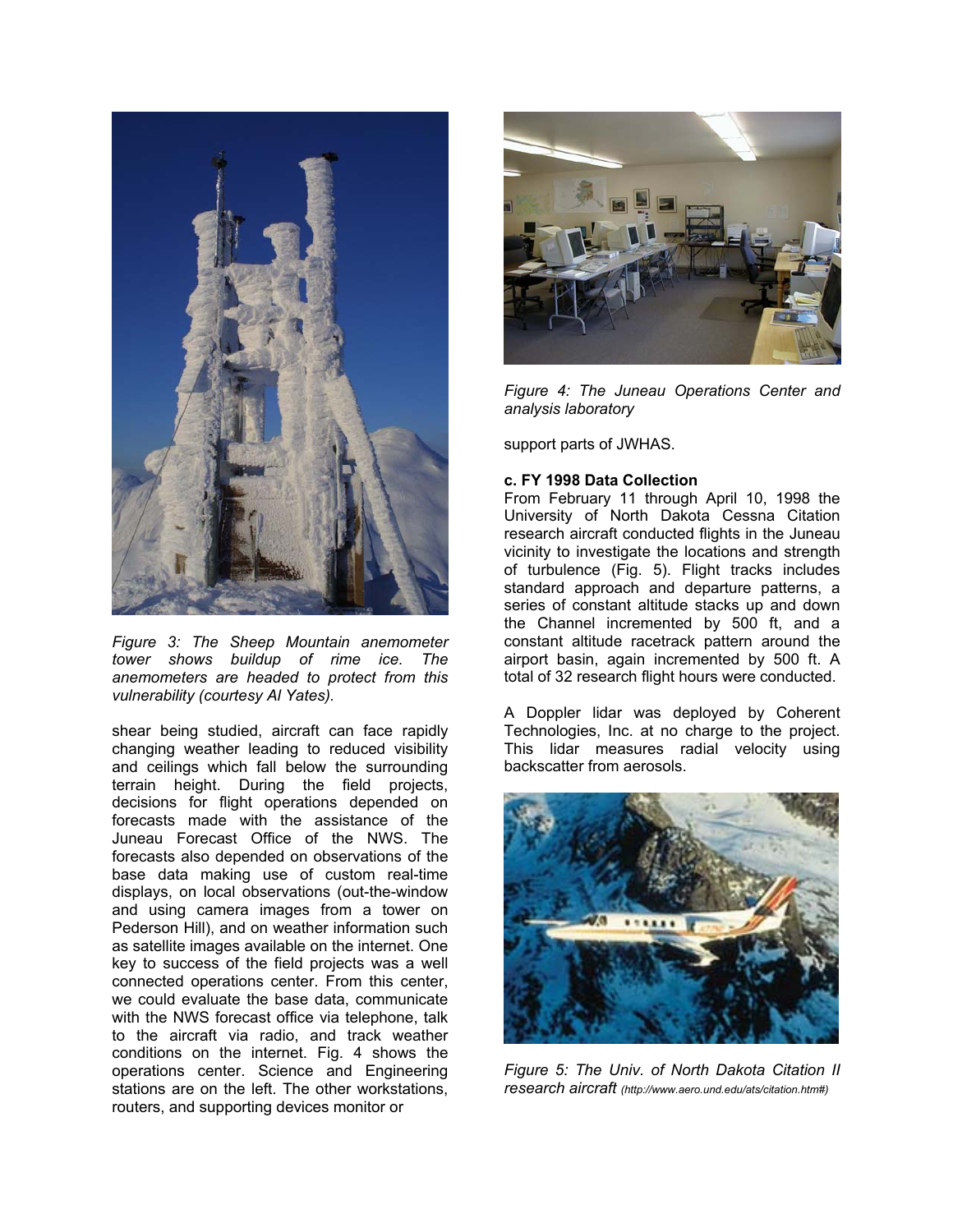### **d. FY 2000 data collection**

The second field project took place over the Millennium transition, from December 1 1999 through March 31 2000. The University of Wyoming King Air research aircraft flew 74 research hours, following much the same flight patterns as in the first field project (Fig. 6).

The Doppler on Wheels (DOW) scanning weather radar was also used during this field project (Fig. 7). The DOW is a mobile X-band scanning radar constructed jointly by the University of Oklahoma and NCAR. It was designed with storm chasing in mind and can quickly move between locations. A description and analysis of the DOW data are presented in the companion paper by Mueller et al. (2004).



*Figure 6: The Univ. of Wyoming Kingair research aircraft outside its hanger in Juneau.*



*Figure 7: The Univ. of Oklahoma/NCAR Doppler on Wheels mobile scanning X-band weather radar.*

#### **e. FY 2003 data collection**

The third field project took place from October 15, 2002 through January 20, 2003. Considered

the final opportunity for data collection, this project again used the King Air and the DOW, and a chartered Boeing 737-400 participated. This 737 (Fig. 8) was equipped with a Quick Access Recorder (QAR) to measure winds from which turbulence and wind shear could be calculated. The advantage of this aircraft is that it is certified to operate in the Gastineau Channel during periods of low ceiling and visibility typical during southeast flow, and is the same type as flown commercially into the Juneau airport. Prior field data had not been collected in these conditions because of safety and flight regulations. Additional flight patterns were constructed to safely coordinate dualaircraft flights. The FY 2003 project also aggressively collected data in quiescent conditions to be sure we had enough "null" cases to train the warning system.



*Figure 8: The chartered Alaska Airlines Boeing 737-400 departing the Juneau airport.*

#### **f. A typical day of field operations**

A typical day in the field project proceeds as follows:

- Review NWS forecast FAX every morning. Usually follow-up with a phone call to discuss forecast.
- Compare expected weather with "tick list". Decide if flight or DOW operations should be conducted in 12-36 hour window. Update crews and project phone message.
- Plan detailed DOW operations, including sequence of operation sites, and scan sequence from each site.
- Plan aircraft use (both aircraft). Decide priorities but maintain flexibility because of traffic, changes in weather, etc.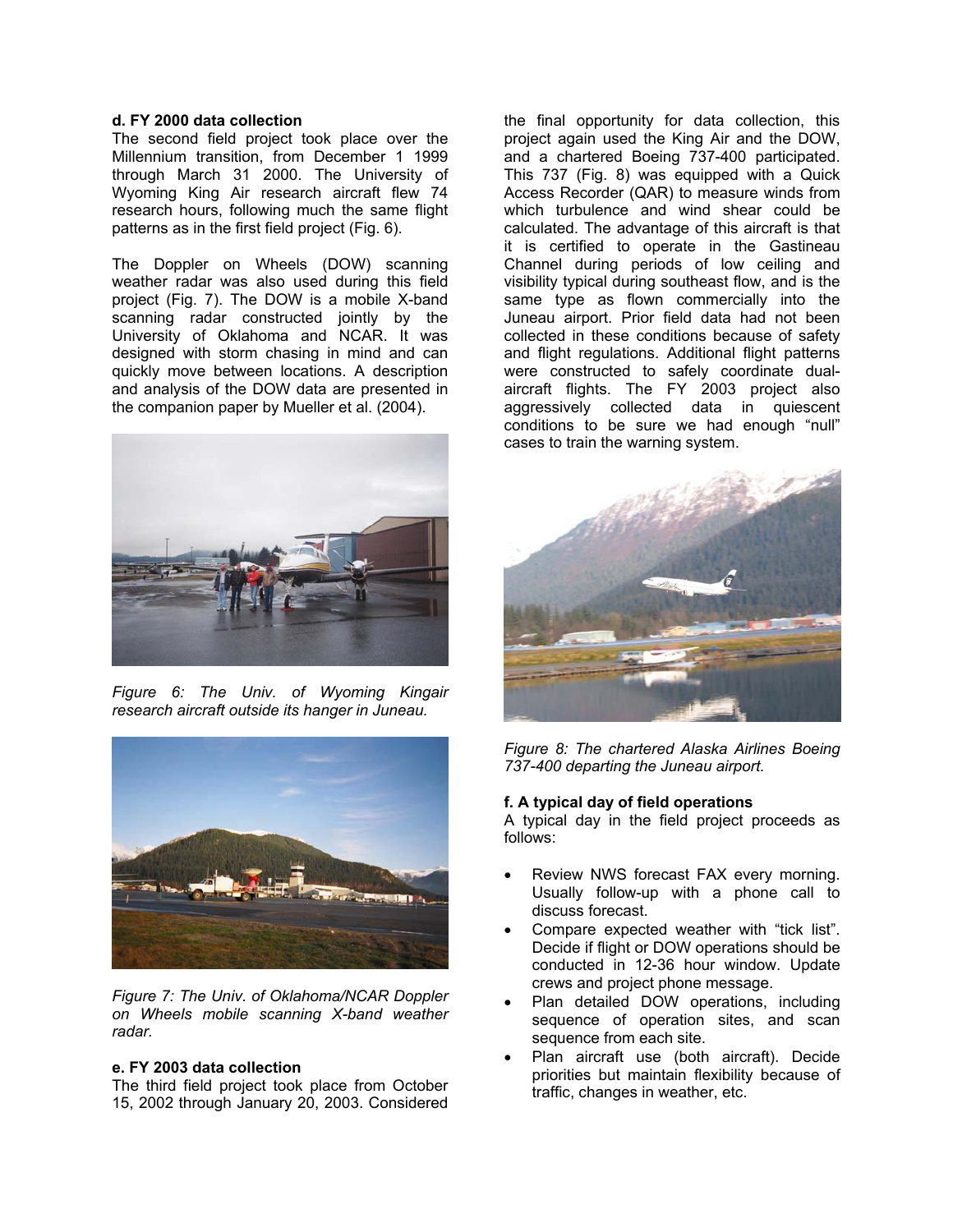- Pre-flight briefing with aircraft crews; predeployment briefing with DOW crew.
- DOW deploys following detailed plan. Occasional phone contact to discuss observations and weather.
- Aircraft flights begin. Communication with Ops Director (in lab) using VHF radio.
- Aircraft provide pilot reports of turbulence along each flight leg. Ops Director records along with base wind information.
- Ops Director coordinates next flight leg with pilots on-the-fly. Modified as traffic allows.
- After landing, short post-flight discussion/review.
- Update "tick-list" count of flight legs and weather encountered.
- Review base data (wind profiler and anemometer) for the day.
- Prepare flight summary, DOW summary, and daily summary (email logs).
- Phone NWS for weather briefing/update
- Plan next day's possible activities. Give crews a head-up. Update project phone message.
- Head for home.

# **3. LESSONS LEARNED**

The lessons learned during each field season improved planning for the next. But also each season was different so new challenges were faced, mistakes were made, and lessons were learned.

• *Good logistics are essential.* The central lab space provided access to information including realtime and recent past displays of the wind profiler and anemometer winds; output of the "Op Spec" guidance for flight operations; web based weather products including NWS published forecasts, satellite maps, model output, surface and sounding station data, etc.; a diagnostic display of all instrument status; telephone and fax contact with the local NWS forecast office for weather discussions; telephone contact with the DOW operating crew; VHF radio communication with the aircraft and listen-only communication with the tower and flight operations center. With each field project, more access was added, improving our ability to conduct operations.

• *Project pre-planning must be comprehensive.* This will take as much effort as the data collection. In addition to the basics, such as contracting with aircraft, renting hangers, coordinating with air traffic controllers, etc., preparation included charting the number of observations (aircraft flight legs and DOW scans) needed for specific locations and weather conditions, creating and installing display software, planning daily interactions with the NWS and with each group participating, etc.

• *Have flexibility and backup plans.* While some observations are critical, any field project using sophisticated systems will have missed opportunities because of equipment problems, unexpected weather, or miscommunication. During the FY03 deployment, the engine of the DOW truck failed. While waiting for a new engine to arrive by barge, DOW was moved from site-to-site using a tow truck.

• *Communicate early and often.* Everyone wants or needs to know the project status. A daily status update was issued with a heads-up for future flights or DOW deployments; voice messaging was used to distribute the latest updates; the Operations Center and DOW crew communicated often by cell phone during deployments; VHF radios linked the Ops Center with the aircraft in-flight, and during dual aircraft flights the aircraft were able to communicate directly with one another.

• *Test and understand instruments early.* As described in Gilbert et al. (2004) and Wilson et al. (2004), accurately measuring in situ turbulence and wind shear with aircraft is not an easy or routine task. In fact, wind measurements during turns, climbs, or other accelerated flight can have significant errors. Problems were found in turbulence measurements from all aircraft data streams (Citation, Kingair, chartered 737) which required huge efforts to resolve. In the case of the 737 data system the basic measurement resolution was too coarse, and the data were not as useful as expected.

#### **ACKNOWLEDGEMENTS**

This research is in response to requirements and funding by the Federal Aviation Administration (FAA). The views expressed are those of the authors and do not necessarily represent the official policy or position of the FAA.

# **REFERENCES**

Barron, R. and V. Yates, 2004: Overview of the Juneau terrain-induced turbulence and wind shear project. *Preprints, 11th Conference on*